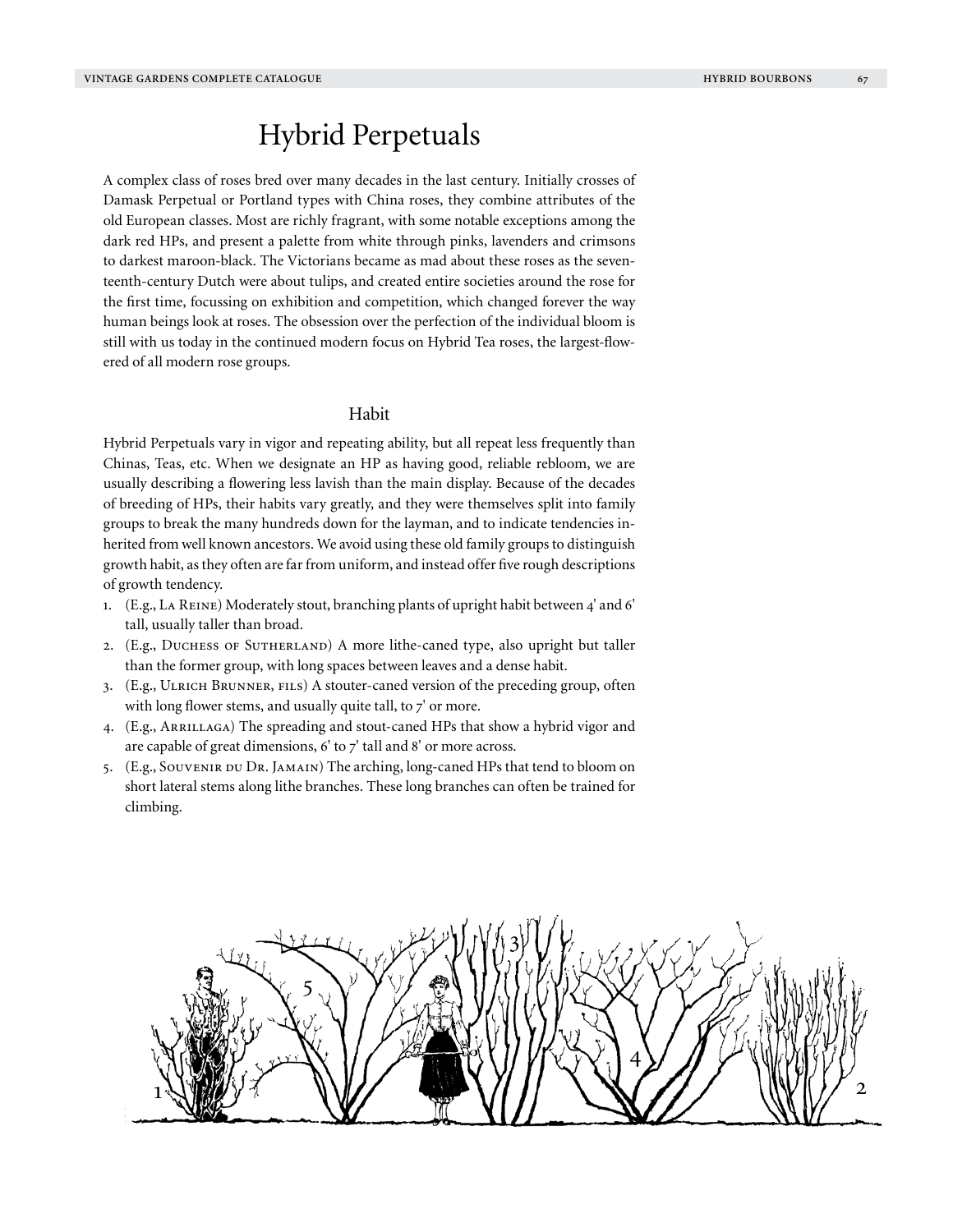# Alfred Colomb

HP rr/ff/5 Lacharme, 1865 [Lykke/Pickering] This seedling of GÉNÉRAL JACQUEMINOT is one of the best red Hybrid Perpetuals, with very double and fragrant dark strawberry-red flowers, holding long on the plant and in a vase. Has been sold as Duke of Wellington and Duke of Edinburgh.

Alpaïde de Rotalier—*Missing from our collection.*

Amedée Philibert—*Missing from our collection.*

American Beauty (Hahn)—*Missing from our collection.*

#### Anna Alexieff

HP rrr/fff/1 Margottin, 1858 [Lowe] Very double flowers in pale raspberry and soft cherry shades; a rose of sweet fragrance that blooms abundantly on short stems, in small clusters, held upright.

Anna de Diesbach—*Missing from our collection.*

## ANNA SCHARSACH<sup>\*</sup>

HP rrr/ffff/1 Geschwind, 1890 [Schultheis] Broadly cupped flowers of bright pearl pink shaded with peach at the petal bases are loosely full, revealing a heart of large golden stamens mixed with petals. The color begins with a very soft peach tone, quite an unusually warm tint for a Hybrid Perpetual. The flowers gradually tint deeper and cooler in tone, especially at the edges where touched by the sun. An elegant sister to CAECILIE SCHARSACH, both raised by Geschwind.

## ANTOINE DUCHER\*

HP rrr/fff/1 Ducher, 1866 [Guillot] Large, globular flowers of cherry-crimson are paler on the reverse; an excellent bloomer with fruity-damask perfume.

### Archiduchesse Elizabeth d'Autriche

HP rrr/ff/1 Moreau et Robert, 1881 [Robinson] An impressive name for a very impressive rose. Large pink to blush flowers, packed with petals that swirl and quarter, on a very bushy compact plant. This wonderful HP appeared for us as a reversion from Vick's Caprice. Both are excellent, floriferous, compact plants, worthy of smaller gardens everywhere.

## Ardoisée de Lyon

[sport of Baronne Prévost]

HP rr/ffff/1 Damaizin, 1858 [Hahn; Beales] Wide full flowers with an informal button eye, deep rose pink, paling to lavender and slatey mauve. Stout and upright. After much reflection on and observation of this rose, we have come to the conclusion that this is identical to Baronne Prévost except for the color. What a treat to have this form of that very fine rose, for which we thank Siegfried Hahn, once again. Nowhere have we found a parentage for this rose, but interestingly in *Botanica's Roses* this variety

is considered unhealthy while BARONNE PRÉVOST receives praise for being easy care.

# Arrillaga

[HEINRICH MUNCH]

 $HP$  rrr/fff/4 Schoener; B & A, 1929 [RYT] Irresistible, high-centered pink cabbages; vigorous, big, and carefree. ARRILLAGA catches your breath with its silverypink, spiraled blooms, especially in the autumn. It has also been sold under the name HEINRICH MUNCH.

## Arthur de Sansal

HP rrr/fff/1 Cochet père, 1855

[Huntington/Pickering]

Cupped, small, double flowers of crimson-violet, very fragrant, cover a small plant that is more twiggy than most Hybrid Perpetuals. One of the dark beauties of the rose world. Grown to perfection by Malcolm Manners of Florida. Strongly China influenced and not a Damask Perpetual as it is often called.

#### BARON DE BONSTETTEN<sup>\*</sup>

HP rrr/fff/5 Liabaud, 1871 [Pickering] A rich crimson HP in the style of its parent General Jacqueminot. Not the same as Monsieur Boncenne, which we have received in the past under this name.

#### Baron Girod de l'Ain

HP rrr/f/5 Reverchon, 1897 [unknown] Dark crimson-scarlet blooms with thin white petal edges, very prettily formed, crisp, pert, and cupped. A sport of Eugène Fürst. Can be quite vigorous.

# BARONESS ROTHSCHILD

[see Baronne Adolphe de Rothschild]

# Baronne Adolphe de Rothschild

[BARONESS ROTHSCHILD]

HP rrr/ff/1 Pernet père, 1868 [Lykke] Cupped, silvery pink flowers of ideal formation for this type, pale, almost white on the reverse, with a nice fragrance and a leafiness of plant which tends to nestle the flowers against the upper leaves on the stems. Graham Thomas calls this the "high shouldered look." This seems to be identical to a related sport, Spencer. What has been offered in this country as BARONESS ROTHSCHILD is in fact a seedling of this variety, Baronne Nathaniel de Rothschild.

Baronne Nathaniel de Rothschild

HP rrr/ff/3 Pernet père, 1884 [Pickering] This rose should be at the top of rose gardeners' lists across the country. Among the hardiest of repeaters, it is compact and graceful in habit, with large powder puff flowers of light, silvery pink, full, cupped and fragrant. This has been distributed for many years as BARONESS ROTHSCHILD which is a synonym for BARONNE ADOLPHE DE ROTHSCHILD (which see), and was a seedling of that rose. If you have received BARONESS ROTHSCHILD from an American source in the past 25 years, this is probably what you have grown.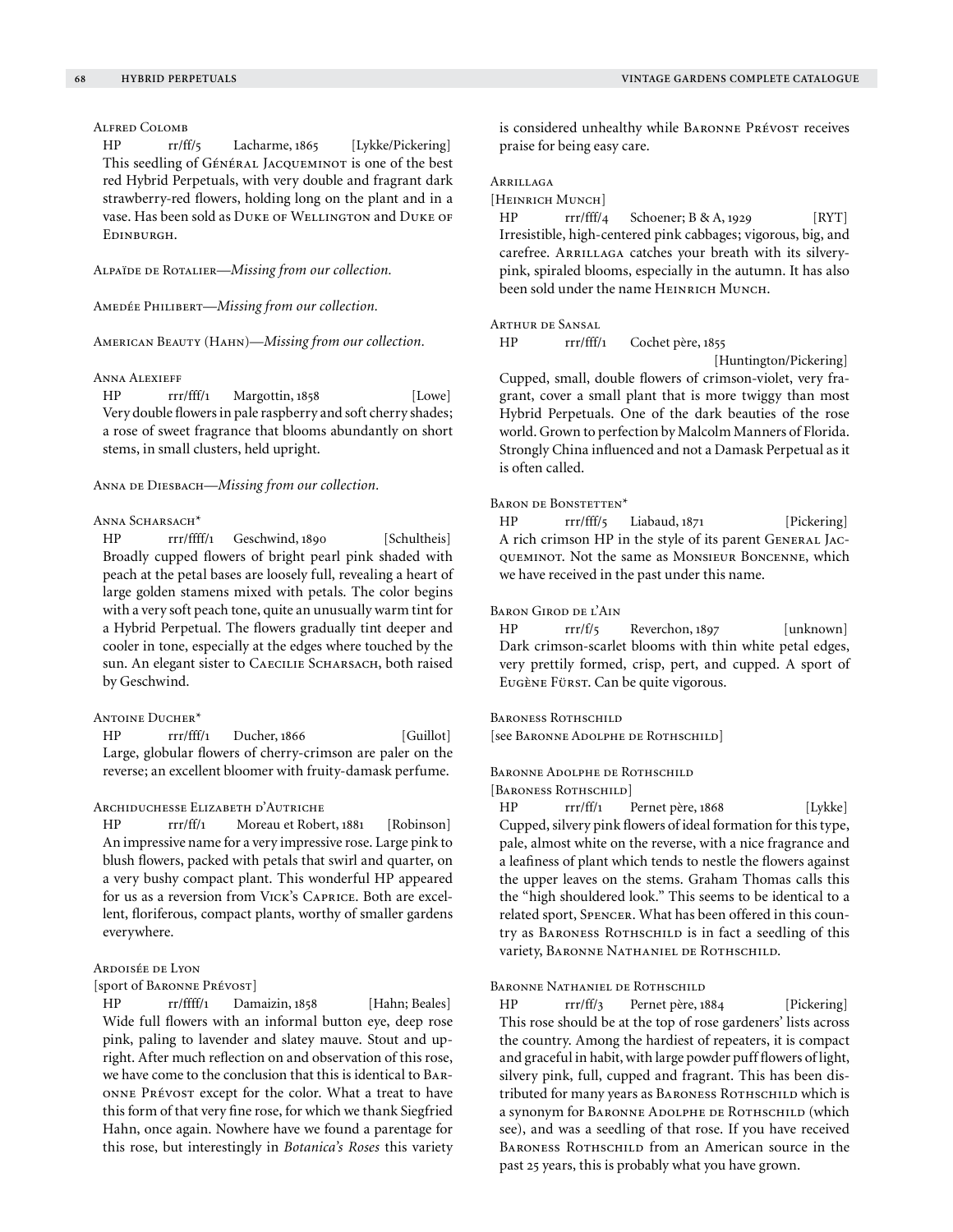## Baronne Prévost

HP rrrr/fff/4 Desprez, 1842 [Robinson, collected] Premier among Hybrid Perpetuals, the flowers are fragrant, full and flat in clear pink, shaded with the turnings and twistings of petals; it blooms more than most other HPs for us, is very hardy, and makes a handsome, broad plant with healthy foliage.

Black Prince—*Missing from our collection.*

Boccace—*Missing from our collection.*

# CAECILIE SCHARSACH

HP rrr/fff/1 Geschwindt, 1887 [SJHRG] An exquisite Hybrid Perpetual which deserves very wide distribution, this Rudolph Geschwindt rose has small globular flowers of softest lilac pink blush, fading to near white, opening to silky peony flowers of 3 to 4 inches across.

#### Candeur Lyonnaise\*

HP rrr/ff/3 Croibier, 1914 [Guillot] At long last the real CANDEUR LYONNAISE has come to us from Guillot in France. This seedling of FRAU KARL DRUSCHKI very much resembles its mother, with large white flowers, somewhat more globular in the bud, and tinted with yellow, unlike the pure white blooms of the other.

# Captain Hayward

HP rr/fff/1 Bennett, 1893 [Lowe] Deep rose-red flowers with clear pink reverses to the large petals. Very shapely with pointed and rolled-back petals, hinting at the HTs to come later from Bennett.

## Caroline de Sansal

HP rrr/fff/4 Desprez, 1849 [Williams] Large, globular, tightly imbricated buds open to lovely clear pink pompons, 4 to 5 inches across. A hardy seedling of Baronne Prévost and almost as good.

#### CHARLES GATER

HP rr/fff/2 Paul, 1893 [Hahn; Beales] An abundance of cupped crimson-scarlet flowers hold their rich color and globular form as they open. A very unique rose that we have enjoyed growing; full of Damask fragrance.

# CHARLES LEFÈBVRE

HP rrr/fff/5 Lacharme, 1861 [Pickering] Maroon-crimson blooms full of large petals open to clear, medium-red flowers, forming an impressive display; we have found the continuity of bloom excellent.

## Clio

HP rrr/fff/3 Paul, 1894 [Pickering] Pearl-blush, silken-petalled flowers of immense size, elegantly imbricated, opening well most of the year despite their crêpe-like substance. Though this does not perform equally well in all climates, it has become one of our favorite roses here in Northern California. A show stopper.

# Comtesse Cécile de Chabrillant

 $HP$  rrr/ff/1 Marest, 1858 [Lowe] Scrolled little blooms of rosy-pink to blush, in clusters. This rose is much sought after and among the Hybrid Perpetuals is one of the most delicate.

# COMTESSE D'OXFORD

["Sangerhausen Duchess of Sutherland")

HP rrr/ff/2 Guillot père, 1869 [Sangerhausen] Ovoid buds open to full, cupped flowers of rose-crimson to rose-madder, with a glowing, yellow base to the petals. Wonderful fragrance. See the AmiRoses photo of Comtesse d'Oxford online for what we list here. Our earlier entry for COMTESSE D'OXFORD appears to us to be PRIDE OF WALTHAM.

Crimson Queen—*Missing from our collection.*

Dr. Marx—*Missing from our collection.*

## Druschki Rubra\*

HP rrr/ff/3 Lambert, 1929 [Schultheis] From American Beauty and Frau Karl Druschki, a very handsome rose has emerged. With the robust habit Frau Karl, and the dull crimson of American Beauty. Large petals like shells are colored brilliant rosy pink overlaid a dull crimson, subdued elegantly.

Duc de Bragance

["Duchesse de Bragance"]

HP rrr/fff/2 Verdier, E., pre-1888 [SJHRG] Small, very double flowers of rose red to crimson are tinged with violet; this is in GIANT OF BATTLES' family and shares a common look with the flowers and habit of Empereur DU MAROC, though it is much tougher. We received this as "Duchess de Bragance," which was a pink HP, and have found reference to the Duke in only one source, Wm. Paul's *The Rose Garden,* from 1888.

#### Duchess of Sutherland

HP rrr/ff/2 Laffay, 1839 [Robinson, collected] A dense habit of upright canes branching above make an elegant plant with elegant incurved and recurved flowers of deep true pink. A favorite in old gardens.

#### Duchesse de Vallombrosa\*

HP rrr/fff/2 Dunand/Schwartz, 1875 [Guillot] Large, loosely double flowers with very big petals make a form at once disheveled and unpretentious. Faulted for this relaxed form by some authors, it is nevertheless a very beautiful rose, contributing its pale pink coloring to a class of largely deeper pink and red roses.

# Dupuy-Jamain

HP rrr/fff/2 Dupuy-Jamain, 1868 [Beales] We have at last obtained the correct DUPUY-JAMAIN; let's hope we can hold onto it! Fragrant crimson flowers shaded cherry red, silvery pink on the reverse, with effectively rolled back petals, very full and handsome.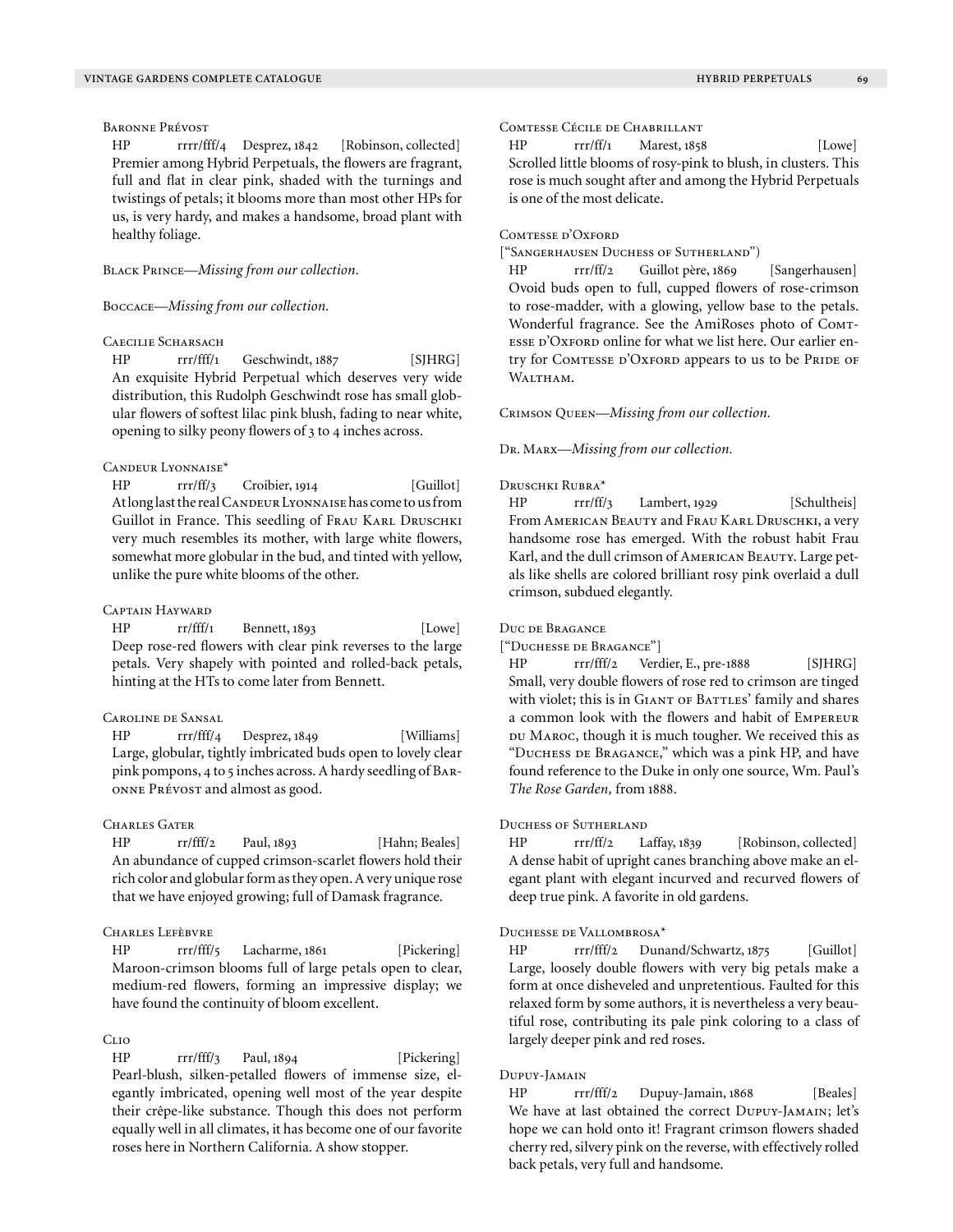Eclair—*Missing from our collection.*

#### Elisa Boëlle\*

["Line & Twine HP"]

HP rrr/fff/4 Guillot, 1869 [Guillot] We found this many years ago in front of the Line & Twine factory in Petaluma, and have since been able to import it from Europe and confirm our suspicion that the two roses are the same. Soft pink flowers of delicate substance and great fragrance are produced prolifically on a stout upright plant that can build. One of the great combinations of Bourbon, Noisette, and Hybrid Perpetual.

## Empereur du Maroc

HP rr/ff/2 Guinoisseau/Verdier, 1858 [unknown] Rich crimson-maroon, nearly black, tight flat flowers full of petals; it is rather like a rose that has dried on the window sill, having shrunk in all its parts, with a condensed perfume. Spindly, sparse growth; a rose to grow for its flowers.

## Étienne Levet\*

 $HP$  rrr/ff/2 Levet, 1871 [Guillot] Goblet-shaped flowers with shell-like petals are held upright on good stems, gradually opening to broad, cupped and reflexed blooms. The color is a rich carmine pink to soft crimson; this seedling of Victor Verdier is very like its parent in habit and ease of cultivation.

#### Eugène Fürst

HP rr/fff/5 Soupert et Notting, 1875 [Lowe] Globular, deep velvety-crimson flowers shading to purple with age. This sport-parent of BARON GIROD DE L'AIN makes a spreading plant of 4' by 5'.

## Eugénie Verdier\*

HP rrr/fff/2 Guillot fils, 1869 [Guillot] Pale pink flowers tinted fawn with large petals; the blooms open modest in size and very shapely. We received this as the Moss rose Eugéne Verdier from Guillot, but it is a very rare HP. We note that on HelpMeFind/Roses, that treasured internet resource, AmiRose (Étienne Bouret) includes a photo under PRIDE OF WALTHAM which appears to be this seedling of VICTOR VERDIER, EUGÉNIE VERDIER. The Victor Verdier family is rife with seedlings and sports, inlcuding the complex group of sports from COMTESSE D'OXFORD, and we hold every identification in this group as suspect until further notice!

## **EVEREST**

HP rr/fff/4 Easlea, 1927 [Rupert/Smith] Snowcapped mountains certainly are evoked at the sight of a mature plant of Everest in full bloom. Fat, pointed white blooms open lemon-white, with excellent scent.

## Ferdinand Pichard

HP rr/-/5 Tantau, 1921 [Pickering] Another striped rose with great intensity of coloring; equal broad stripes of pink and crimson in a small, cupped flower. Not to be missed!

## Fisher Holmes

HP rr/fff/5 Verdier, 1865 [Hortico] Not as vigorous as its growth habit would suggest, being long caned with short flowering laterals; it will make a bushy, broad plant, well worth growing for its cheerfully bright cherry-crimson blooms, so perfectly made.

## François Coppée

HP rrr/fff/5 Ledechaux, 1895 [Pickering] Brilliant scarlet-crimson flowers that, more than any HP I know, hold their coloring to the end. Arching and spreading but not overly vigorous. Vivid and rare.

# Frau Karl Druschki

HP rrr/ff/3 Lambert, 1901 [Robinson, collected] A great rebloomer and justly popular even today. Can grow rather tall and broad but accepts pruning. High pointed large blooms in abundance most of the summer and fall, the color a nuanced ivory white touched with pink in the bud.

## Géant des Batailles

[Giant of Battles]

HP rrr/ff/1 Nerard; Guillot père, 1846 [Robinson] A dusky maroon washes over leaves, buds, thorns and the four-inch, rose-red flowers. Compact and floriferous, this is an important early parent of HPs. Disease susceptible. More fragrant than the old books claim!

#### "Général Allard"

["MORGAN ST. POMPON"]

HP rrr/fff/1 Laffay, 1835 [Matson, found] Rosy pink flowers of pompon form with narrow petals packed closely in a ribbon effect. A spreading, bushy grower, not large. We now feel that this attribution is incorrect, though this rose has much in common with the real Général Allard. Our current view is that this may be a seedling of Général Allard, possibly even the very famous rose, MME. LAFFAY.

#### Général Cavaignac \*

HP rrr/fff/1 Margottin, 1850 [Lowe/SJHRG] A GÉANT DES BATAILLES type HP with crimson-scarlet flowers of full, rosette form, tight and dense of bloom. Like Giant of Battles, this rose needs ideal conditions (desert?) to remain disease free. A treasure for those who prize the early Hybrid Perpetuals. Well illustrated in Curtis' *Beauties of the Rose.*

#### Général Jacqueminot

HP rrr/ff/5 Roussel, 1853 [Robinson, collected] Peppery-rose scented flowers of deep, plush crimson, with crimson-pink reverses which turn to bluish-purple. Poised floral form; tall, arching grower with handsome presence. A standard for Hybrid Perpetuals, GENERAL JACK, as he is affectionately known, deserves his continued popularity.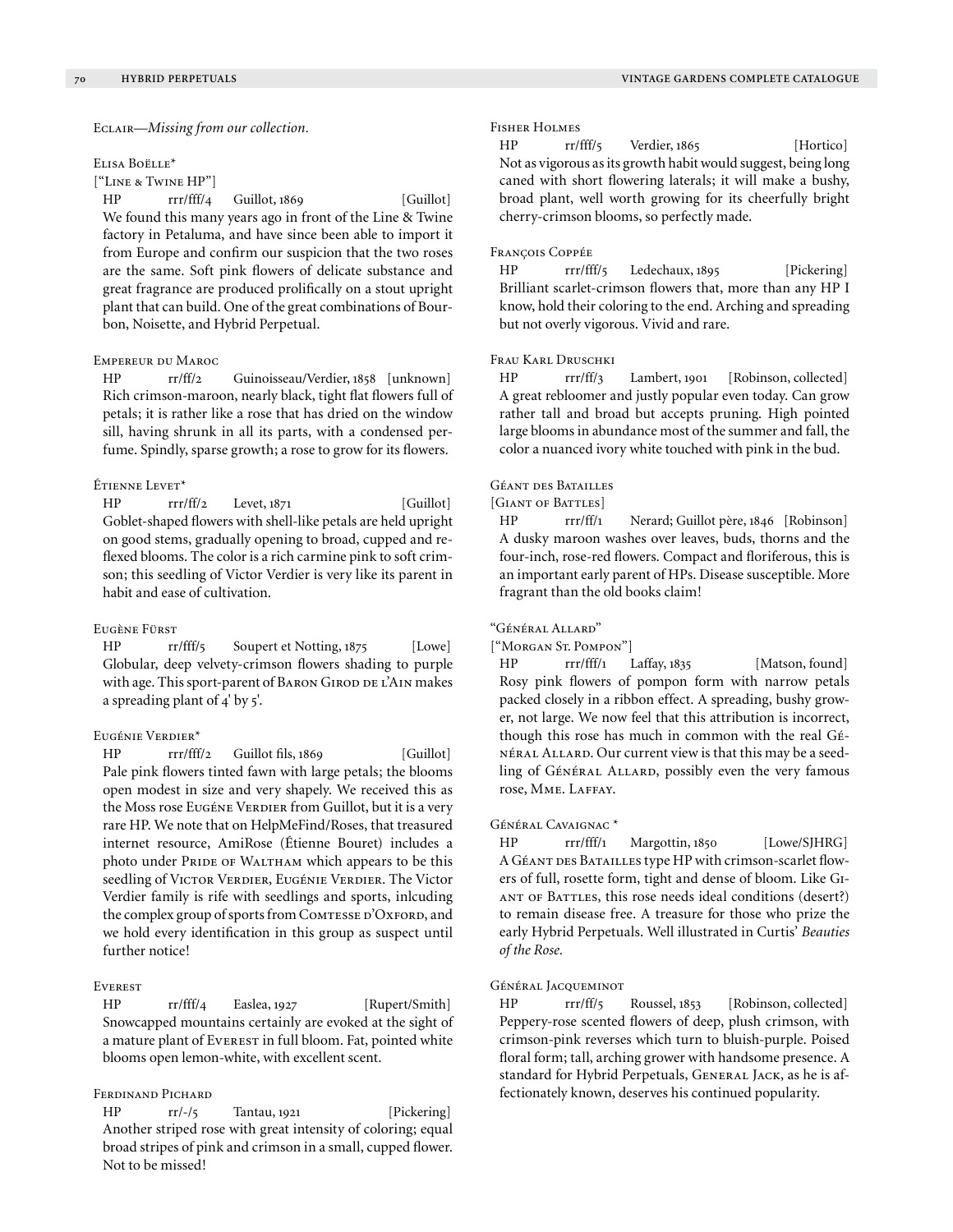# General Washington

HP rrr/fff/5 Granger, 1861 [Huntington] Deep rosy-crimson with touches of scarlet and paler reverses. Flowers must contain over 100 petals. When well-opened, they are grand boutonnières for a general.

#### Georg Arends

HP rrr/fff/3 Hinner, 1910 [Pickering] The best of Frau Karl Druschki and La France rolled into one; their offspring. Tall, with apple-green foliage. Silky, light pink flowers are high-centered and scrolled.

## **GEORGE DICKSON**

HP rrr/fff/4 Dickson, 1912 [Beales] Robust with husky crimson blossoms of great fragrance, somewhat variable in habit though, seeming to teeter between wanting to grow very large and bushy with spreading branches, and being rather more gaunt and HT-like.

#### "Georgetown HP"

[Prudence Roeser, "Georgetown Napoleon"]

HP rrrr/fff/5 unknown, found [Robinson, found] Lovely saucers of swirled pink petals, carmine pink at the center, in corymbs of five to seven; compact, eventually developing moderate canes with good rebloom. An unusual hybrid, rather like a Portland-China cross, with climbing tendencies. This is very like the depiction of PRUDENCE ROeser in Curtis' *Beauties of the Rose.*

#### "Glendora"

["Portland from Glendora," "Glendora Damask"]

HP rrr/fff/5 unknown, found [Boutin found] "GLENDORA" is rich rose-pink with purplish shades, floriferous and a shapely plant. This, REINE DES VIOLETTES and SYDONIE make a trio of roses very similar; large shrubs, clothed to the ground in foliage, covered with perfectly formed flowers in small clusters.

#### GLOIRE DE BRUXELLES—*Missing from our collection*.

GLOIRE DE CHÉDANE-GUINOISSEAU—*Missing from our collection*.

#### Gloire de Ducher

HP rrr/fff/3 Ducher, 1865 [Pickering] A riveting blend of colors: crimson, maroon, rose-pink, on a large, buttoned flower. This tall plant is vigorous and easy to grow, and one of the most rewarding of Hybrid Perpetuals.

#### Gloire Lyonnaise

HP rrr/fff/3 Guillot fils, 1885 [Robinson, collected] At first glance the high pointed buds, smooth leaves, and upright habit suggest a Hybrid Tea, where it might well be classed given its parentage. Lemony-white with enough petals to open with grace, full of fragrance.

#### "Grandmother's Hat"

[Cornet, "Mrs. R. G. Sharmon-Crawford,"

"Barbara Worl," "Northside Pink"]

HP rrr/fff/3 unknown, found [Worl, found] This foundling of Barbara Worl and others has gained many devotées. Superb, satiny-pink, shapely flowers with excellent rebloom on a handsomely foliaged plant. Miriam Wilkins and Barbara Worl saw this in German rose gardens labeled Cornet, and it seems to fit the descriptions we run across in old literature.

#### "Granny Grimmetts"

HP rrr/f/1 reintroduced, Hilling, 1955 [HRG] Cherry-crimson to amaranth-velvet flowers, wide and cupped with a casual array of petals, and a crêpey texture. Compact, dark, and intriguing.

#### Hans Mackart

HP rrr/fff/2 Verdier, 1884 [SJHRG] Very full, double blooms of bright warm red in the bud, softening to light red and becoming purple-red with age. Fragrant!

# Heinrich Munch see Arrillaga

#### Heinrich Schultheis

HP rrr/fff/1 Bennett, 1882 [Robinson, found] A reversion from its sport child, PAUL's EARLY BLUSH, this has immense claret-pink flowers fading suddenly to lilacpink, backlit by soft, apple-green foliage. Blooms are like great, fragrant crowns.

#### Henry IV

HP rrr/fff/5 Verdier, 1862 [Pickering] Tall and arching. Crimson-purple goblets open to waves of interlocked petals. I am growing fonder and fonder of this rose, which has tolerated some of the worst conditions in our garden and never caused me extra work.

#### Henry Nevard

HP rrr/fff/4 F. Cant, 1924 [Hahn/ARE] A stout bush with immense blooms of crimson-scarlet, cupped, with petals imbricated. This is the model of the rose so many of our customers are looking for in a Hybrid Perpetual; a shapely plant with big, cabbagy, dark red flowers, heavily perfumed.

#### Her Majesty

HP rr/fff/3 Bennett, 1885 [Lanphere; Beales] A lilac and lavender-pink bicolor whose large flowers take days to develop, the buds opening wide before the petals expand, giving room for the finished product. Much I have read indicates it is not a strong grower, but plants we started from cuttings sent by Carolyn Lanphere matured in a year to husky, stout-caned shrubs.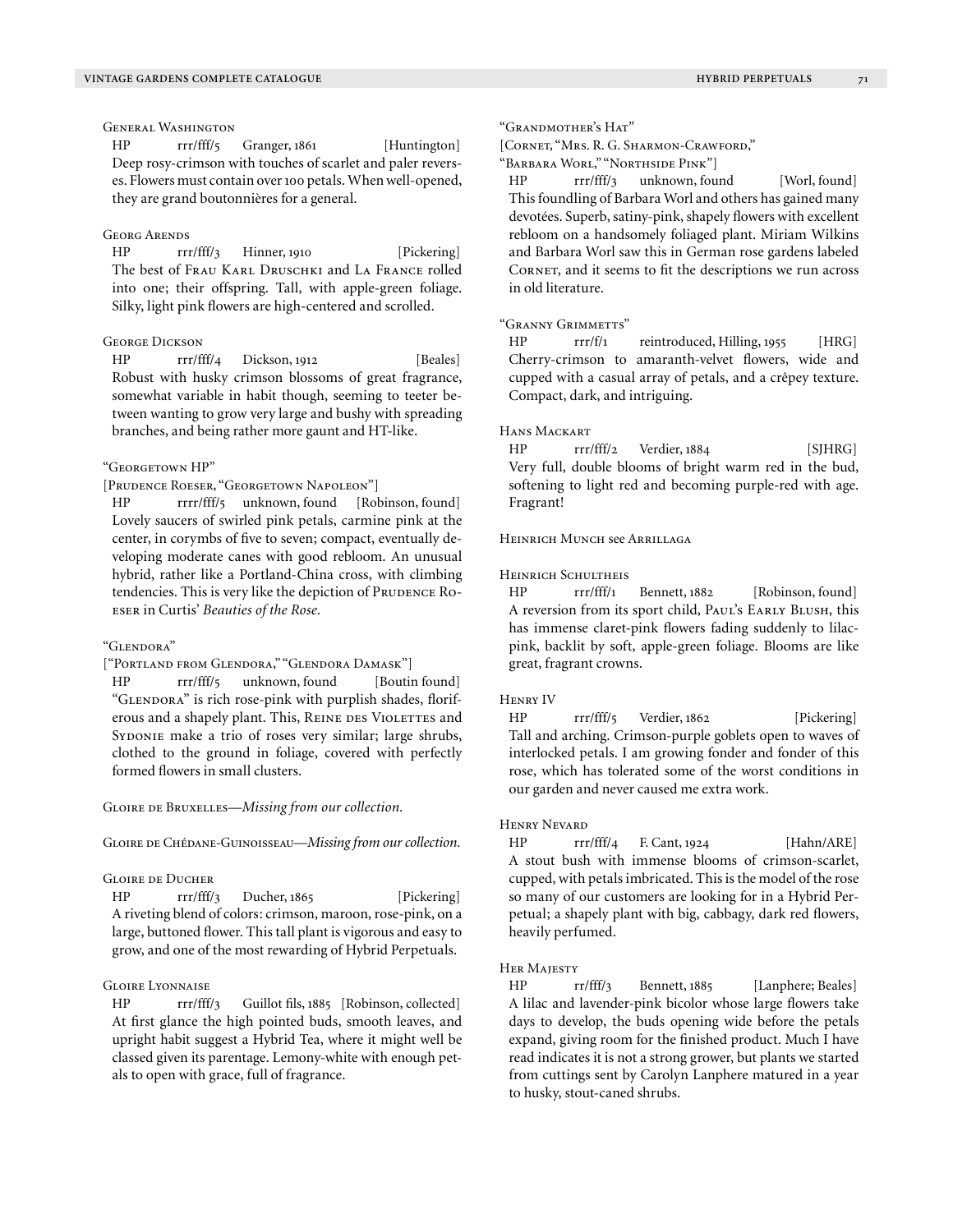Hippolyte Jamain\*

HP rrr/fff/2 Lacharme, 1874 [Schultheis] Very perfectly symmetrical flowers, cupped in form with imbricated petals whose edges are lightly waved, the flower color is carmine pink to rose red fading to rose pink with age. This is another excellent seedling of VICTOR VERDIER.

# Horace Vernet\*

HP rrr/ff/3 Guillot fils, 1866 [Guillot] Large, purple-red blooms are quite globular, opening broad and cupped, lightly scented and very remontant. One of the VICTOR VERDIER types with nearly thornless stems.

# "Hornish Plot"

HP rr/fff/1 unknown, found [Seidel] Large, globular blooms of rose-crimson with rolled-back petals, richly scented. Makes a strong, modest shrub, rather rounded and thorny, holding its flowers very decoratively. This was collected by Douglas Seidel in 1981 from the grave of Hiram Hornish in the Easton Heights Cemetery.

## "Hudson Crimson"

# ["Jay's Hudson HP"]

HP rrr/fff/4 unknown, found [HRG; Williams] Long, boat-shaped petals by the hundreds, purply rose-red, white at the petal bases, open wide for a brilliant and lively effect. A lovely broad-growing shrub to 4' or more.

#### Hugh Dickson

HP rrr/fff/4 Dickson, 1905 [Pickering] A robust plant with immense rose-red flowers drenched with red-rose perfume. Blooms continuously with great goblets of color.

JAMES BOUGAULT-Missing from our collection.

Jean Rosencrantz—*Missing from our collection.*

#### **JOHN HOPPER**

HP rrr/ff/2 Ward, 1862 [unknown] Bright rose edged lilac, rich carmine at the center, semiglobular, deeply held fragrance. Jонм Норрек's flowers always open so perfectly it is no wonder it was a show rose in its day.

# Jubilee—*Missing from our collection.*

## JULES MARGOTTIN

HP rrr/ff/1 Margottin, 1853 [Huntington] Exquisite flat flowers of rosy-carmine, petals swirling clockwise around green stamens. An important parent of many good HPs.

#### "Julia's Pink HP"

# ["HRG Pink HP"]

HP rrr/fff/2 unknown, found [Demits, found] Very feathery sepals open to swirled, deep pink blooms, lightly veined, touched white at the base.

#### "Katie's McNear HP"

HP rrr/fff/3 unknown, found [Watts, found] A glorious rich pink full of petals, tightly packed, similar to our "YOLANDE D'ARAGON." We delight in the beauty of this mystery rose, found by Katie Watts of Petaluma.

# "Kern White HP"

HP rrr/ff/3 unknown, unknown [Edinger; Kern] Very large flowers of off-white shading slightly pink at the centers. Very clean, scrolled, and elegant; long lasting flowers. White HPs are rare. We are fairly certain that this is Margaret Dickson, once offered by Joseph Kern.

#### La Reine

HP rrr/fff/1 Laffay, 1842 [Robinson, found] Aptly named for the Queen. Not only an important HP parent, but a longtime favorite among gardeners throughout the United States. Flowers of rich, true pink are unrivaled when at their best.

Le Havre—*Missing from our collection.*

"Line & Twine HP" (see Elisa Boëlle)

#### Lisette de Beranger\*

HP rrr/fff/1 Moreau/Guillot fils, 1867 [Guillot] A very shapely Hybrid Perpetual which is half Bourbon in appearance; large globular flowers of flesh pink shading deep pink at the edges, the deeper color creating a charming picotée as the flowers age. Very fragrant.

#### LORD RAGLAN<sup>\*</sup>

HP rrr/fff/1 Guillot Pére, 1853 [Guillot] Large, full flowers of rich red tinted burgundy and purple; they are very fragrant with excellent rebloom and the plant has a very tidy growth habit.

"Louis van Houtte" see George Dickson

Louis XIV (see NIGRETTE under Hybrid Teas)

#### LOUISE CRETTÉ

HP rrr/fff/1 Chambard, 1915 [Regan/SJHRG] This seedling of CLI. KAISERIN AUGUSTE VIKTORIA might well have been classed a Hybrid Tea, its other parent being FRAU KARL DRUSCHKI. This has beautiful, very double, creamy white flowers with a delicious fragrance.

Mabel Morrison (see Merveille de Lyon)

## Magna Charta

["Jay's Staircase"]

HP rr/fff/4 unknown, 1876 [Robinson, found] Large globular buds with imbricated petals, bicolored deep pink within and silver-pink without; large blooms with peppery scented sepals. We have received this from other sources, including a plant collected by Jay Williams, but this clone from an old Sonoma County garden is an excellent re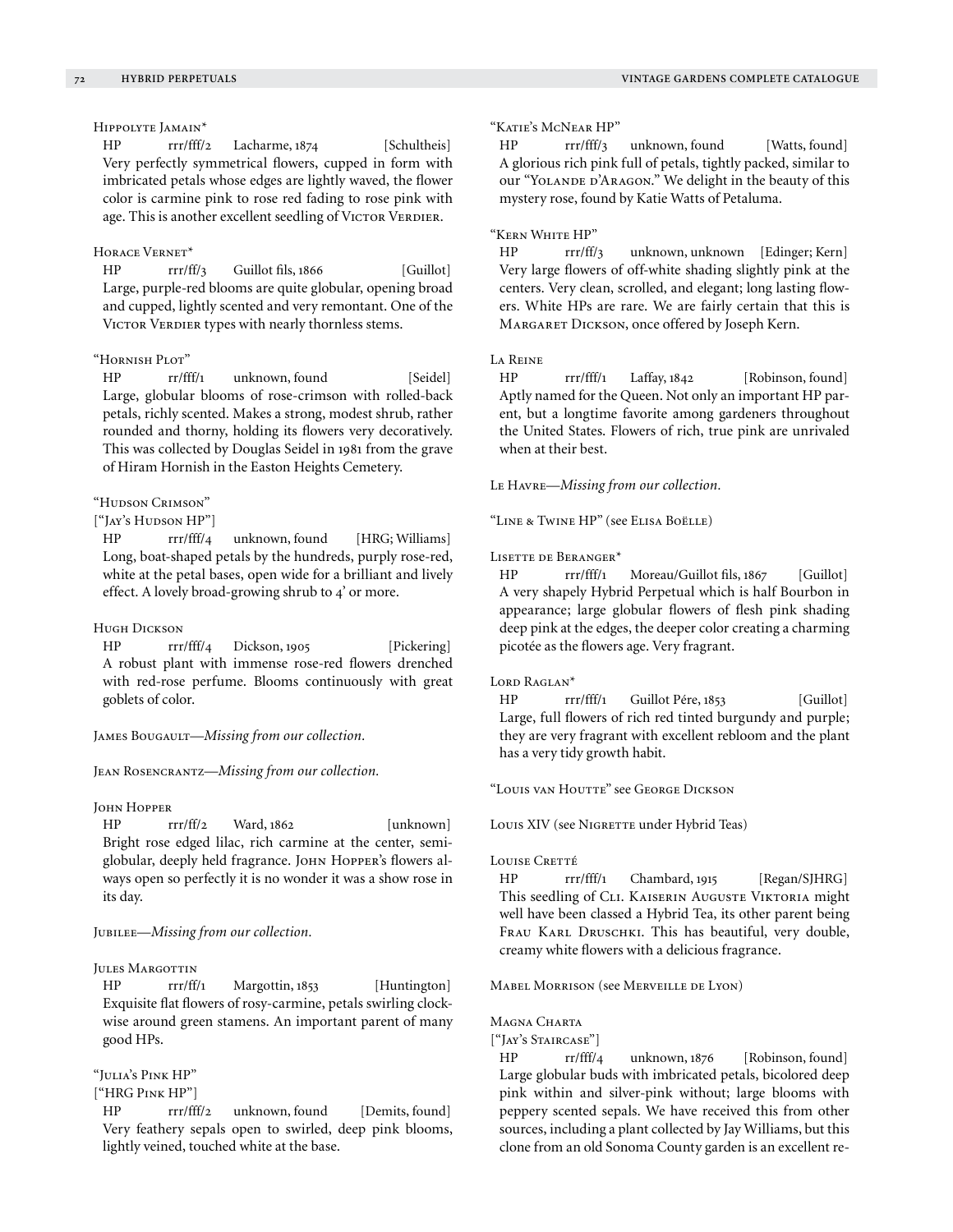bloomer, unlike the others we have grown which are very shy to rebloom.

## Marchesa Boccella

[Marquise Boçella, "Jacques Cartier"]

HP (P) rrr/fff/2 Desprez, 1842 [Pickering] Pink pompon flowers, rose-pink at the centers, densely overlapping with large half-open central buttons. A compact plant full of light green foliage which grows right up the stems to the flowers. Highly recommended. We have moved this here from the Portlands as we feel it truly belongs with this group.

#### Marchioness of Lorne

HP rrr/fff/4 Paul, 1889 [Matson] A rich rosy- or reddish-pink, with large-petaled flowers making a hollow cup in the center. Large and arching; a most satisfying rose for a wide range of climates.

#### Margaret Dickson see "Kern White HP"

#### Marguerite de Roman\*

HP rrr/ffff/4 Schwartz 1882 [Schultheis] Moderately large, rounded flowers are not quite perfectly round, but deeply cupped with large round petals, the assymetry a feature very charming in this rose. White with a silken sheen, blushed with a faint hint of pink, MARGUERITE DE ROMAN is deeply scented. A bushy, rather healthy plant; it belies its Noisette ancestry.

## "Marguerite Desrayaux" (see Hybrid Teas)

Maurice Bernardin

#### ["Ferdinand de Lesseps"]

HP rrr/ff/3 Granger, 1861 [ARE] Satiny rose-pink deepening rose-red with a green turban of stamens peeking out from the center. A stout and upright plant, bushy, and quite a repeater. Very much in the style of some Bourbon roses like Mme. Isaac Pereire.

## Merveille de Lyon\*

[Sport of Baronne Adolphe de Rothschild,

# Mabel Morrison]

HP rrr/ff/1 Pernet père, 1882 [Lykke] Silky camellia-like white flowers, cupped and beautifully formed, quite long-lasting. A compact grower with ample foliage. Sport of the rose, BARONNE ADOLPHE DE ROTHSCHILD, also known as BARONESS ROTHSCHILD. MABEL MORRISON is indistinguishable from MERVEILLE DE LYON, under which name we received this many years ago from the Lykkes of Denmark. We list it thus now, because we received our clone under this name.

# Miranda

HP (P) rrr/fff/2 de Sansal, 1869 [Lykke] Large semi-double flowers with the delicate pink coloring of the AUTUMN DAMASK as well as its generous and casual air. Though this has a strong resemblance to the parent of the Damask Perpetuals, it is also clearly the result of a cross with a China rose, and as such probably should be placed with the HPs. Its robust growth habit would also place it there.

# Miriam Wilkins

HP rrr/fff/1 unknown, found [Robinson, collected] A deeper pink, fuller, shapelier Autumn Damask, very fragrant with excellent rebloom. Once thought to be a chance seedling, found in a Santa Rosa cemetery, this has been collected elsewhere since then. Named for the champion of old roses who founded the Heritage Roses Group, and who has devoted so many years of her life to the encouragement of folks like us. One or two names have been proposed as the original identity of this rose, and we will be delighted if it is one day linked to an original old name. But in our catalogue it will always be listed thus, in honor of our friend and mentor, who has always encouraged us to save these old roses. Thank you, Miriam Wilkins!

#### "Miriam's Pink Powderpuff"

HP rr/fff/4 unknown, unknown

 [Wilkins; England] A beautifully formed HP, light to medium pink, of the Baronne Prévost type, its trademark foliage, smooth, elegant, and drooping, is a dense foil for the pale fragrant bursts of petals. This is what Beales currently sells as ENFANT DE France, and it is under that name that Miriam Wilkins probably imported it. We are keeping this study name for the time being as there are significant discrepencies in the early descriptions of ENFANT DE FRANCE, which some authors called "violet red." Whatever it may prove to be called, we are very grateful to Miriam Wilkins of the Heritage Roses Group for passing it on to us.

Mlle. Annie Wood—*Missing from our collection.*

#### Mlle. Marie Dauvesse

HP rrr/ff/2 Vigneron, 1859 [Lykke] There is some doubt in our minds about the correctness of this identification; we have uncoved little information describing the original; moreover, the plant we grow has affinities with the Portland roses. It is extremely elegant, a very slender growing bush, with cool-pink flowers of silken texture, round as goblets. Repeats beautifully, takes little room in the garden.

#### Mme. Alphonse Seux\*

HP rrr/fff/2 Liabaud, 1887 [Guillot] Large, ruffled flowers of rich pink warmly toned, rather like a Can-Can skirt when fully opened, a rather spectacular flower for the VICTOR VERDIER group, this shares the excellent growth habit and remontancy of its parent.

## Mme. Apoline Foulon\*

HP rrr/fff/4 Vigneron, 1882 [Ashdown] A lovely clear pink flower with broad cupped and full form, of great beauty; not a warm shade of pink in the modern sense, MME. APOLINE FOULON is often referred to today as orange-pink.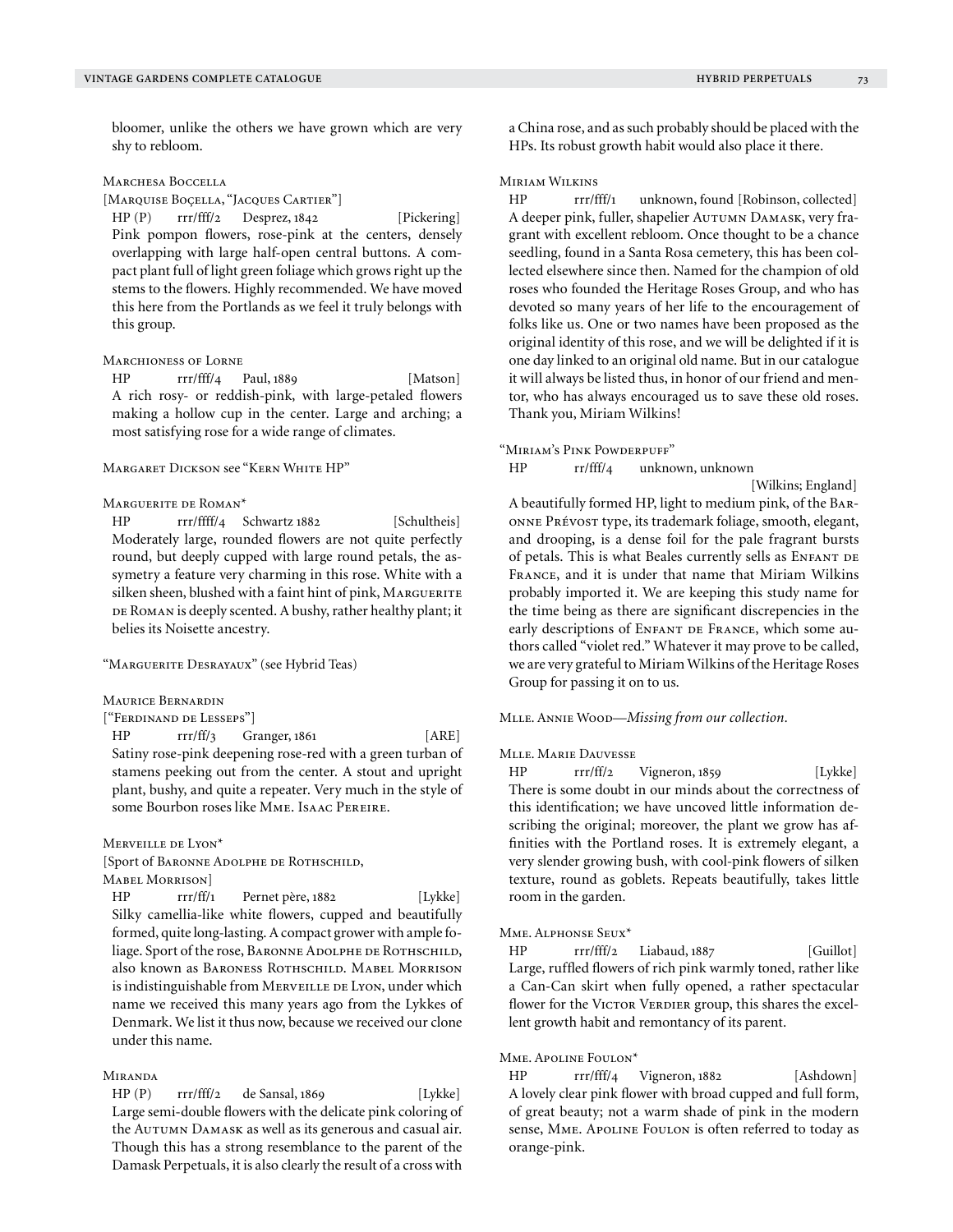# Mme. Boll

[COMTE DE CHAMBORD]

HP rrr/fff/2 Boll, 1859 [Lowe] A grand array of deep pink and lighter pink petals, tightly packed, reflexed on the outside and buttoned within; the bud stage is exquisitely cupped, like an opening waterlily. MME. BOLL is probably the correct name for the rose long sold as COMTE DE CHAMBORD.

# MME. CORDIER\*

HP rrr/fff/4 Leroy, 1903 [Guillot] Very large flowers with a showy swirl of petals are reminiscent of the blooms of Paul Neyron, deep rose pink or rose red tinted lilac rose on the petal reverses. A robust grower and great bloomer with exceptionally large blooms.

## Mme. Gabriel Luizet

[sport of Magna Charta]

HP r/fff/5 Liabaud, 1877 [unknown] Large, light-pink flowers with large petals shaded lightly salmon at the bases, of loose informal shape, full of fragrance. Very little fall bloom.

# Mme. Louise Piron\*

HP rrr/fff/2 Piron-Medard, 1903 [Schultheis] The full blossoms of Mme. Louise Piron are a shimmering bright pink, the petals arching over a hollow center where the stamens hide within. Strongly scented of bubble gum, its flowers are numerous and frequent, thorns scarce, and the plant a healthy and vigorous sort; so like the many fine HPs of the early 20th century that were eclipsed by their weaker relatives, the Hybrid Teas.

## Mme. Renahy\*

HP rrr/fff/3 Guillot et fils; Verdier, 1889 [Guillot] A most delightful shade of pink sets this rose apart from the crowd of Hybrid Perpetuals; glowing peach pink passing to pale cerise. Flowers are broad, cupped and large of petal; seeming full without being heavily double.

Mme. Rosa Monnet—*Missing from our collection.*

MME. VICTOR VERDIER—*Missing from our collection*.

#### Monsieur Boncenne

HP rrr/fff/1 Liabaud, 1864 [Huntington] Bright crimson blooms with a strong perfume open to amaranth purple with lilac-blush reverses. Small clusters on moderate stems. This is generally distributed as Baron DE BONSTETTEN, which was a seedling of this rose, and that may be the correct identity.

# Monsieur le Capitaine Louis Frère\*

HP rrr/fff/3 Vigneron, 1883 [Guillot] Of the GÉANT DES BATAILLES type of HP but of stronger habit. Flowers are globular, of rich crimson, very fragrant, and full of petals. This has come to be one of the most admired Hybrid Perpetuals in our collection, and always turns heads. Very lax, sprawling grower.

## Mrs. F. W. Sanford

HP rrr/fff/1 Curtis/Sanford, 1898 [Pickering] The pale silver-pink sport of Mrs. JOHN LAING, with all of her fine qualities of form, fragrance, and repeat-flowering.

#### Mrs. John Laing

HP rrr/fff/1 Bennett, 1887 [Pickering] The epitome of the large-petalled, cupped HP. Unexcelled in quality and quantity of flowers over the long haul. Clear pink with lavender shades on aging.

OSKAR CORDEL—*Missing from our collection*.

#### Paeonia\*

HP rrr/fff/1 Lacharme, 1855 [Lowe] Very large and old-rose-like blooms glow with a rich, crimson pink. This has much of GLOIRE DES ROSOMANES about it. A magnificent Hybrid Perpetual and not to be missed!

#### PANACHÉE D'ANGERS

[COMMANDANT BEAUREPAIRE]

HP rrr/fff/5 Moreau-Robert, 1879 [Matson; Kern] To fully appreciate the import of this rose, you must read Brent Dickerson's *The Old Rose Advisor.* Panachée d'Angers was developed as the result of selecting reblooming budwood from Commandant Beaurepaire, a rose that grew vigorously and did not rebloom. What we grow under the name Commandant Beaurepaire, which, according to the sources we've received it from is a poor rebloomer, reblooms very well for us most years in Northern California. We offer these thoughts: (1) that this is a rose that needs ideal conditions to rebloom, (2) that like roses of similar parentage, including HONORINE DE BRABANT and FERDINAND PICHARD, it straddles the line of definition between a Bourbon and a Hybrid Perpetual, and (3) that much more could be learned about this through further research into the distribution of the original rose, COMMANDANT Beaurepaire.

#### PANACHÉE D'ORLÉANS

[sport of Duchesse d'Orléans]

HP rrr/fff/4 Dauvesse/Wilhelm, 1854 [Lowe] Rounded blooms with a strong button eye of soft pink with carmine-pink stripes; not heavily striped. A lovely bushy plant which is often in good bloom. This is by some sources said to be a sport of BARONNE PRÉVOST, which it is not. But see ARDOISÉE DE LYON, which does appear to be a sport of the BARONNE. Our plant of PANACHÉE D'ORLÉANS has sported back to the crimson-carmine parent, DUCHESSE d'Orléans, but we have not yet succeeded in stabilizing that cultivar. See future catalogues.

# Paul de la Meilleraye\*

HP rrr/fff/3 Guillot, 1863 [Guillot] Large rounded flowers of cherry-mauve are superbly scented. We continue to observe this newcomer to our collection, and have not determined yet whether it is indeed unique.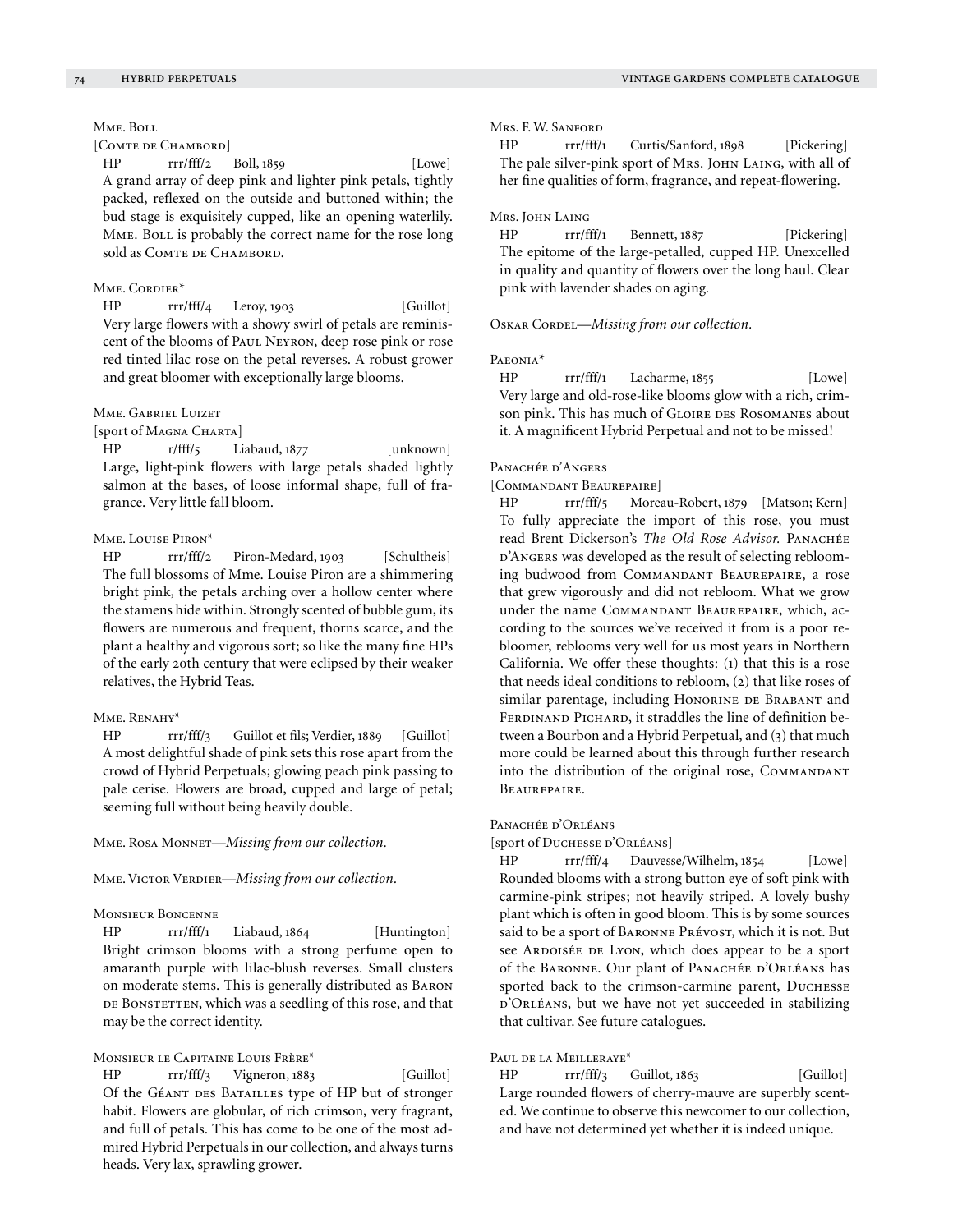Paul Neyron

HP rrr/fff/3 Levet, 1869 [Robinson, collected] The very largest flowers imaginable in a bright claret-pink blued to a unique shade tending to carmine at times. Stout and tall, with continuous bloom, and well-scented. A dream as a show rose or for cut flowers at home.

# Paul Verdier

HP rrr/fff/5 Verdier, C., 1866 [Beales] Cupped flowers of deep pink with excellent fragrance, the blooms come largely on the short lateral shoots of longer canes.

#### Paul's Early Blush

HP rrr/fff/1 Paul, 1893 [Pickering] A sport of the magnificent overblown HEINRICH SCHULtheis; like him but in glossy blush-pink. Superb as a cut flower.

PAUL'S SINGLE WHITE PERPETUAL—*Missing from our collection*.

## "Pickering Red HP"

## [STAR OF WALTHAM]

HP rr/fff/4 unknown, found [Pickering] Unlike anything we've gotten from Pickering, this is a very lovely Hybrid Perpetual, an extremely vigorous shrub, and sports loose cupped flowers of deep cherry-red. At Mottisfont Abbey we were struck with the resemblance to the old George Paul rose, STAR OF WALTHAM, which we now think is identical to this mystery rose.

#### Pie IX\*

[sport parent of REINE DES VIOLETTES, PIUS THE NINTH]

HP rrr/fff/5 Vibert, 1849 [Saxman] This is the purple sport parent of REINE DES VIOLETTES. Our friend Candace Saxman introduced us one day to her Re-INE DES VIOLETTES which she was upset with because parts of the plant had become rather thorny and the color of the flowers on those stems had lost their blue tones and become a rather reddish-purple. They were also more vigorous and she wondered whether she ought not just cut them out. To our delight we had been introduced to the sport parent (by most accounts the seed parent) of REINE DES VIOLETTES, PIE IX, or Pius the Ninth.

# Pierre Notting

HP rrr/ffff/5 Portemer, 1863 [Lykke] PIERRE NOTTING bears very full, large, velvety-red flowers which at their best have no peer among the Hybrid Perpetuals. Plants of this variety may develop slowly in the garden but eventually can achieve 4' by 6' across.

## "Président Briand"\*

HP rrr/fff/5 unknown, unknown [Guillot] Incorrectly received from Guillot in France as the old Pernetiana from Mallerin, this lovely Hybrid Perpetual is a deep pink tinted with mauve, reminiscent of Syponie or GLENDORA in style. Fragrant and a great rebloomer.

#### Président Dutailly\*

# [CHARLEMAGNE]

HP rrr/fff/1 Dubreuil, 1888 [Schultheis] Deep rose pink blooms are full of petals, often buttoned at the eye, a flower in size and form with the refinement of a Damask Perpetual, but most certainly a Hybrid Perpetual. Introduced as a Gallica.

#### PRIDE OF WALTHAM<sup>\*</sup>

HP rrr/fff/2 Paul, W., 1881 [Sangerhausen/SJRG] What we previously listed as COMTESSE D'OXFORD, this is a lighter sport of that rose, with mid rose pink coloring. The flowers are very beautifully formed with a hint of the Bourbon rose that haunts the VICTOR VERDIER family of HPs; mid sized with large petals and a voluptuous form.

## PRINCE CAMILLE DE ROHAN

HP r/fff/5 Verdier, 1861 [Pickering] Very large, deep blood-purple flowers with mahogany shadings, very fragrant and stunning when in full bloom; not reliable for an autumn crop.

#### Prince Charles d'Aremberg\*

HP rrr/fff/2 Soupert et Notting, 1877 [Schultheis] Broad cupped flowers of carmine-rose, the petals of this variety are folded and crimped in a way that is reminiscent of crêpe paper, all folded within the perfectly circular circumference of a flat bloom.

#### Princess of Wales

HP rrr/fff/1 Laxton, 1871 [SJHRG] In the style of ELIZA BOËLLE, this bears smaller flowers of soft pink to blush tinted and stained with rose pink, blooms very full and cupped. A nice compact grower.

## "Red Baller"

HB o/fff/1 unknown, found [Robinson, found] This mystery Hybrid Bourbon is more full of petals than a rose should be, and in our cool coastal climate it almost always fails to open, hence the name "RED BALLER." Friends who have grown it in inland gardens, with more heat, rave about its fragrance and beauty.

#### Reine des Violettes

HP rrr/fff/5 Milet-Malet, 1860 [Pickering] The famous "Blue Rose" that Graham Thomas praises is a favorite of ours too. Small, cupped, double flowers with lilac-mauve coloring are wonderfully fragrant, and handsomely set off by the glaucous foliage. This makes it a great companion to "GLENDORA" and SYDONIE, and would seem to be related to them from all that we can tell from physical characteristics.

# **REMBRANDT**

HP (P) rrr/fff/2 Moreau et Robert, 1883 [SIHRG] Deep bright red double flowers with flecks of white are born eprofusely on an upright, somewhat tall plant. This is not the original HP of this name which was pink, and we are not certain that this is identical with the Portland rose of this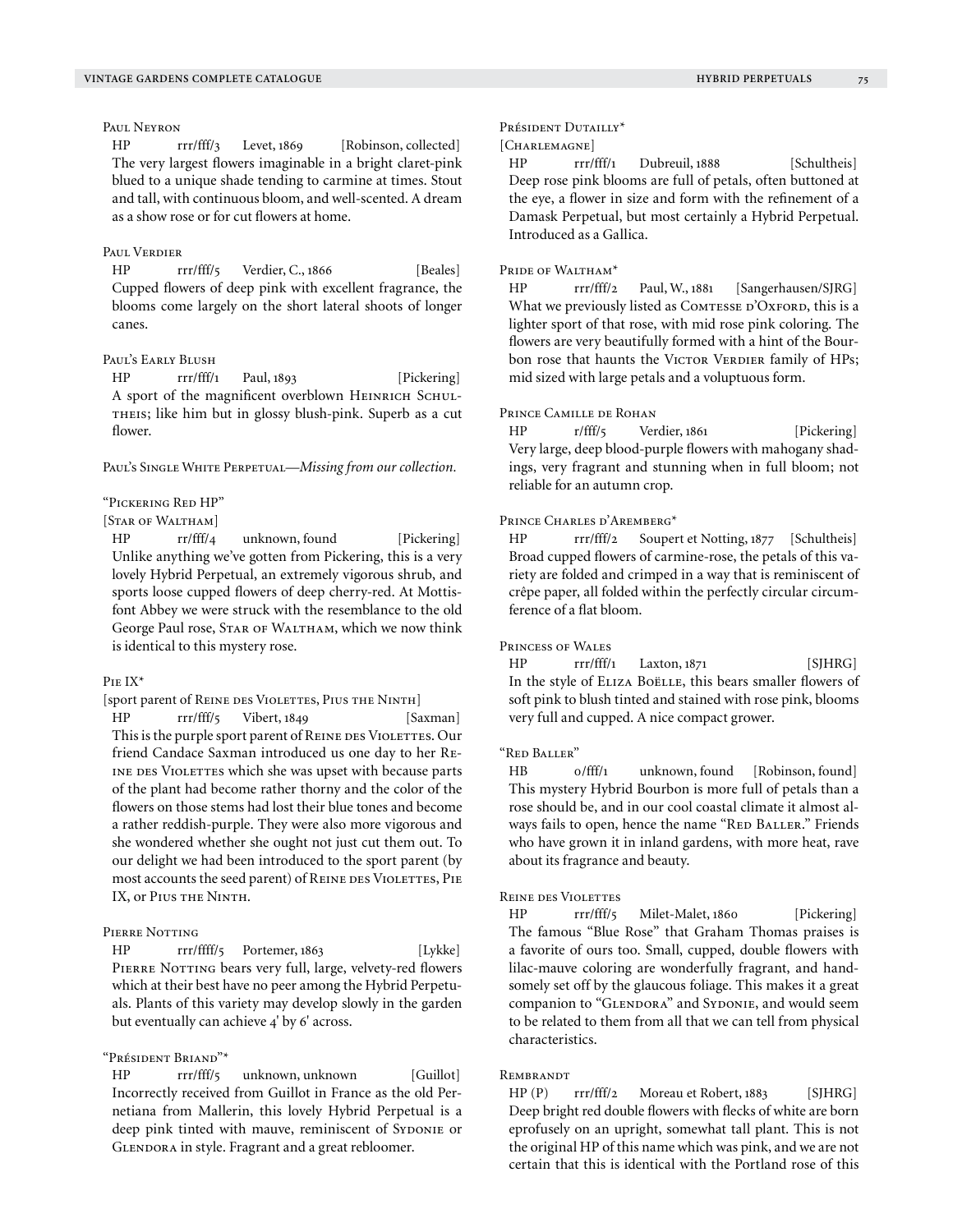name, which is what we received it as. Though it has some of the character of the Damask Perpetuals we feel there is too much of China about it to continue listing it with that class.

## ROBERT DUNCAN

HP rrr/fff/3 Dickson, 1897 [Myers] Immense cups of carmine pink with many petals and a Damask perfume; many thanks to Don Myers of Fair Oaks, California, for passing this rarity on to us! This appears to be a virused clone, and it may be some years before we will be able to offer a clean form. We keep it here to maintain it in commerce.

## Roger Lambelin

HP rr/fff/5 Veuve Schwartz, 1890 [unknown] As pointed out by Graham Thomas, Roger LAMBELIN is a sport of Prince Camille de Rohan, not of Fisher Holmes as others have claimed; it has all the Prince's strength and weaknesses, with bizarre crimson-purple flowers whose petals are somewhat truncated and edged in white.

## "Rose du Roi à Fleurs Pourpres"

HP rrr/fff/5 unknown, unknown [Lowe; Beales] The correct rose of this name should be a seedling sport of Rose  $D$ u Roi with deep mauve flowers. Apart from the coloring of the flowers, this variety is quite a different plant; an arching, spreading grower, the blooms are globular, opening flat, a deep glowing claret-red with soft yellow stamens.

# Ruhm von Steinfurth

# [Red Druschki]

HP rrr/ff/3 Weigand, 1920 [Beales] A seedling of Frau Karl Druschki and Ulrich Brunner, fils, with their vigor and floriferousness; large-petalled flowers of bright carmine-pink blending to a warm pink at the bases, cupped and long-lasting.

## **SACHSENGRUSS**

## [MARCHIONESS OF LONDONDERRY]

HP rrr/fff/4 Neubert, Hoyer & Klemm, 1912 [Lykke] Very large and sweetly scented light pink flowers with great form and substance; long in commerce as the MARCHIOness of Londonderry.

## Souvenir d'Alphonse Lavallée

HP rrr/fff/5 Verdier, C., 1884 [Beales] Modest flowers of exceptional form, with many petals, cupped in a regular form, deep pomegranate red with crimson shadings; in cool weather this rose can be very dark. Its canes are soft and smooth with few thorns. May be identical to Empereur de Maroc.

# Souvenir de la Reine d'Angleterre

HP rr/fff/4 Cochet frères, 1885 [Hahn; Petersen] Large and very double, buttoned flowers of warm camelliapink; we are indebted to our friend, noted rosarian Siegfried Hahn, who shared this with us from his European imports. We also received this as another variety from the San Jose Heritage Rose Garden, labeled "Mme. Foureau," and this latter plant has proven an amazingly robust form of this old rose which we are delighted now to be able to offer.

# "Souvenir de McKinley"—*Missing from our collection.*

#### Souvenir de Mme. Corval\*

HP rrr/fff/1 Gonod, 1867 [Guillot] Bricky pink flowers are a paler pink at the petal edges, large imbricated petals are tightly packed in a cupped flower which opens wide and flat. Full of fragrance, and very perfectly made, this rose appears to be related to one of our favorite groups of HP's, the JULES MARGOTTIN family.

## Souvenir de Mme. Jeanne Balandreau *Missing from our collection.*

#### Souvenir du Dr. Jamain

HP rrr/fff/5 Lacharme, 1865 [Pickering] Flowers of a plum-wine color shading to velvety crimson, near black. Noted for its fragrance, Souvenir du Dr. JAmain is a moderate, arching grower. This is one of the first Hybrid Perpetuals to make a comeback to modern gardens when Vita Sackville-West uncovered it in an English nursery. Flowers are small and come on short side branches from longer, smooth, lithe canes that are short-lived.

#### **SPENCER**

[see Baronne Adolphe de Rothschild]

#### Stämmler

HP rr/fff/2 Tantau, 1933 [SJHRG] "Hybrid Perpetuals. . . are somewhat passé . . . "says the author of the description to this rose in *Botanica's Roses.*  Odd that it can be at the same time "fashionable" to grow old roses, and "passé" to grow a particular group of them. STÄMMLER is a late introduction to this group, and a tribute to the adventurous breeding skills of Mathias Tantau; deep rose madder, cupped goblets open reflexed and enormous, like peonies.

# Star of Waltham

HP rr/fff/4 Paul, 1875 [Hahn; Jensen] Crimson-scarlet blooms with mottled pink reverses; the immense buttoned middles show this bicoloring off to great effect. This is identical to the mystery rose we received years ago which we call "PICKERING RED HP."

#### **SYDONIE**

 $HP(P)$  rrr/ff/5 Dorisy, 1846 [Lowe] Sometimes grouped with the DE TRIANON Damask Perpetuals, SYDONIE is a little known and very fine rose; the flowers are mid-pink, full, quartered, with reflexing guard petals that lend poise. Its dense, bushy habit and rapid rebloom recommend it to gardeners with small spaces who want an old rose with great beauty as well as excellent performance. Very fragrant.